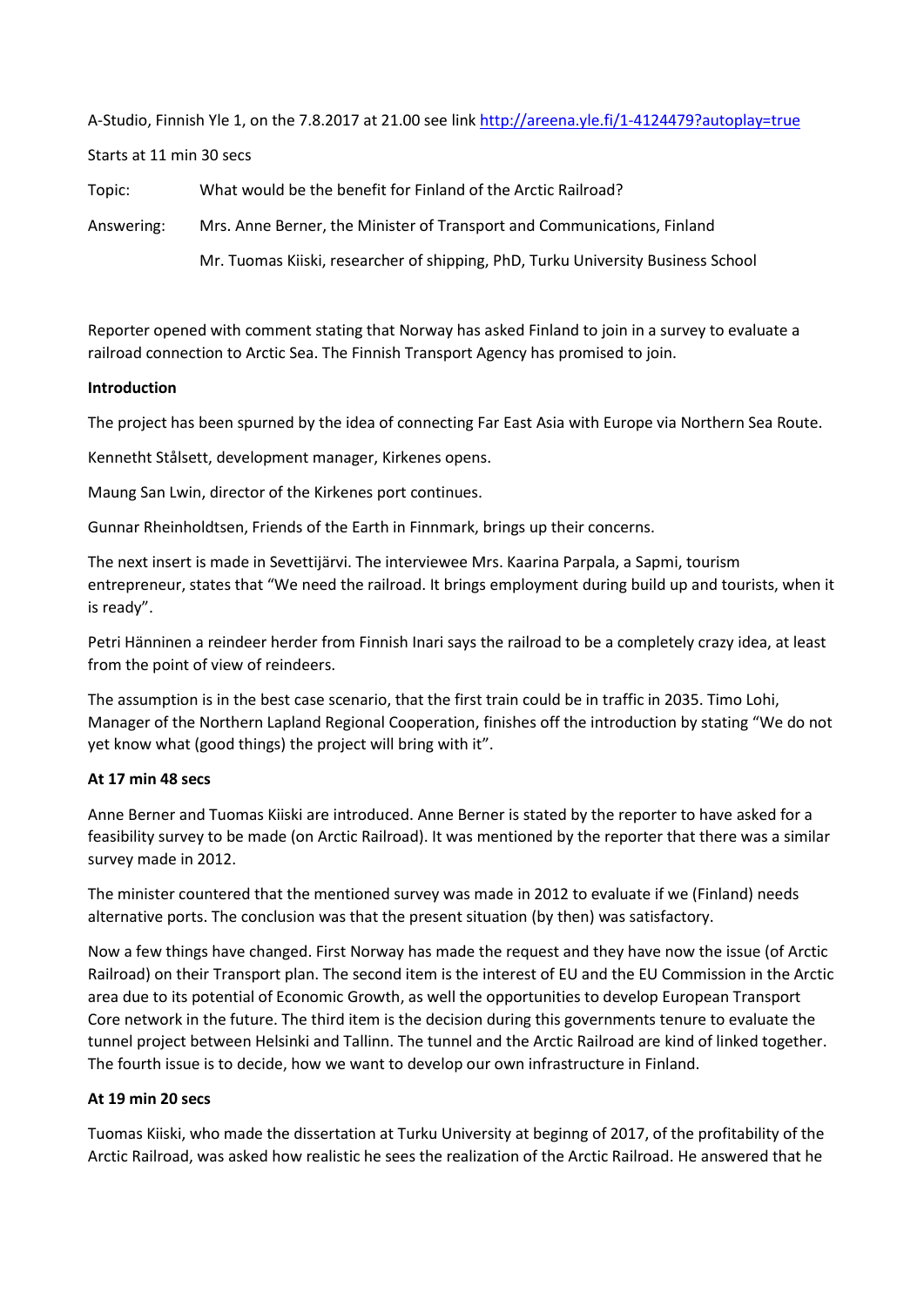considered the realism of having containers shipped from Asia and then reloaded (in Kirkenes) minimal, instead of being shipped directly to the ports of continental Europe.

When asked, the minister agreed that the railroad cannot be built for the import of goods coming from China.

The reporter the asked what should then be transported on the railroad, the Minister answered, that this area (Northern Europe) is the 11<sup>th</sup> largest economy in the world, 5<sup>th</sup> largest economy in Europe, 25 per cent of the global gas and oil reserves are there, 70 per cent of the European forests are in the Barents area. Europe uses 20 per cent of all minerals produced in the world, but produces only 3-4 per cent of them within Europe, when Arctic Europe has 17 per cent of all mineral resources in the world. The first question is if we want to utilize this, the second question is if we want to be an island in Europe or if we want to develop our logistics network all the way to the Arctic Sea. The third question is our national service security. If the Baltic Sea is for some reason closed off, then the access to Arctic Sea and the ports there would remarkably heighten our service security.

Tuomas Kiiski was asked if he agreed .to which he answered, that there might be better ports (from safety point of view) than Kirkenes going further west like to Narvik or Tromsö.

The reporter stated that in the previous survey the budget for Arctic Railroad was estimated to approximately 3 B€. What would be the price now?

Minister Berner said that the survey is made to have a price estimate, which could be somewhere 3,5-4,5 B€. The price is depending on which route is chosen. Tromsö route would be more expensive due to more difficult terrain. The reporter then continued by asking what is the effect of the route to the price. Minister Berner answered that the effect/difference is considerable for example between the Murmansk and Tromsö route, Kirkenes being in between (price wise). The Kirkenes option would have the advantage of having the same gauge as we have in Finland. The main question is if we can get this route being a part of future European Core Transport network thereby providing an opportunity for EU financing like Rail Baltic.

The reporter made the question about the possible Chinese financing possibility for the project.

Anne Berner replied that she had not personally been discussing this project with Chinese.

Tuomas Kiiski referred to the Chinese One Belt One Road, the New Silk Road, project and was asked about the possibility to acquire financing through this (Chinese investors). Tuomas Kiiski did not answer directly, but commented that the Arctic Dimension was just added to OBOR, which was originally just a conventional transport route through the continent.

The reporter made the question to Minister Berner, why is Finland interested in the Arctic Railroad?

Minister Berner answered that there are three or four main reasons:

- 1. To support the investments in North and support better utilisation of rawmaterials.
- 2. To support the tourism growth in the North with the unique opportunity of having a possibility to travel to the North from Europe through Rail Baltic, the Tallin tunnel and Arctic Railroad.
- 3. Service security evaluation and the possible building of a second route ensuring service security of Finland.
- 4. Defining our own logistics position.

These are very long term decisions and therefore I see it very valuable to survey these questions.

Tuomas Kiiski from his side saw the Helsinki-Tallinn tunnel as a touristic route and the Arctic Railroad as reserved for export of goods and bulk.